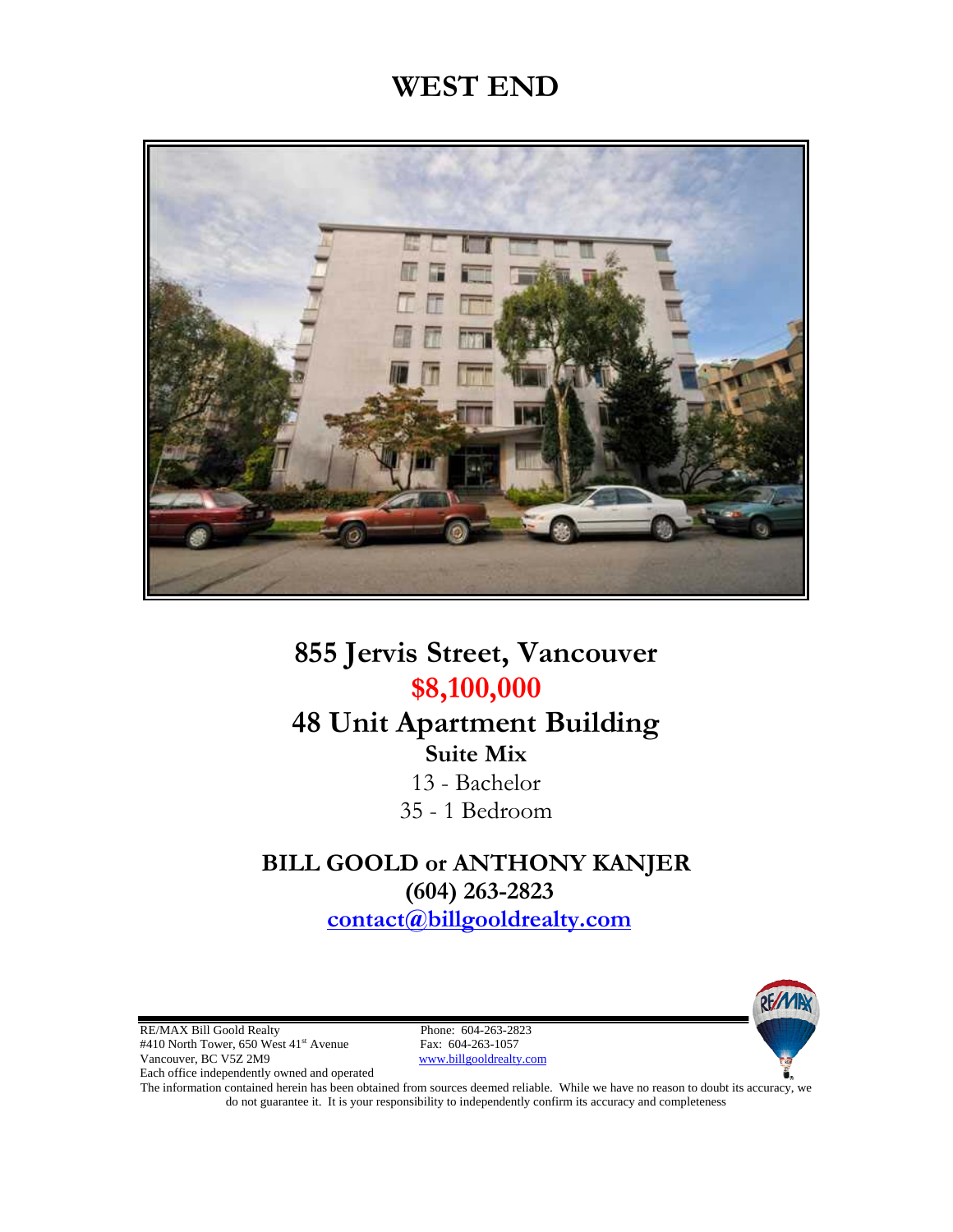## **BUILDING SUMMARY**

#### **855 Jervis Street, Vancouver**

"Cresta Apartments" is located in the West End of Vancouver, blocks to all amenities including transportation and shopping. This building is a concrete seven storey highrise with a rubberized 3 ply roof.

Nicely landscaped and well maintained, this apartment has the original Otis elevator, 15 underground parking stalls, 5 open stalls, and 48 storage lockers. The building has hot water heat with in suite controls and electrical boxes with circuit breakers. There are 4 Caravan hot water boilers that were replaced in 1993, and 2 separate storage tanks with heat exchanger for domestic hot water. The hot and cold copper piping has been replaced with shut off valves.

The large laundry room has 3 washers and 3 dryers which are leased.

There is a granite rock front entrance and the spacious lobby has marble walls, new carpeting and mailboxes for each unit. The hallways are bright and have top quality carpeting.

Units have smoke and heat detectors, oak parquet flooring, kitchen fans and intercom systems. Fifty percent of the suites have new light fixtures and have had the hardwood flooring refinished. Almost all units have had the stoves and frost free fridges replaced and new locks installed. Kitchens have wood cabinets and lino flooring, and 50% of them have ceramic back splashes. The bathrooms have mosaic ceramic tile, character toilets and sinks, and ceramic tile tub surround.

Excellent opportunity in the desirable West End!

**BILL GOOLD or ANTHONY KANJER (604) 263-2823 [contact@billgooldrealty.com](mailto:contact@billgooldrealty.com)** 

RE/MAX Bill Goold Realty Phone: 604-263-2823 #410 North Tower, 650 West 41<sup>st</sup> Avenue Fax: 604-263-1057 Vancouver, BC V5Z 2M9 www.billgooldrealty.com Each office independently owned and operated

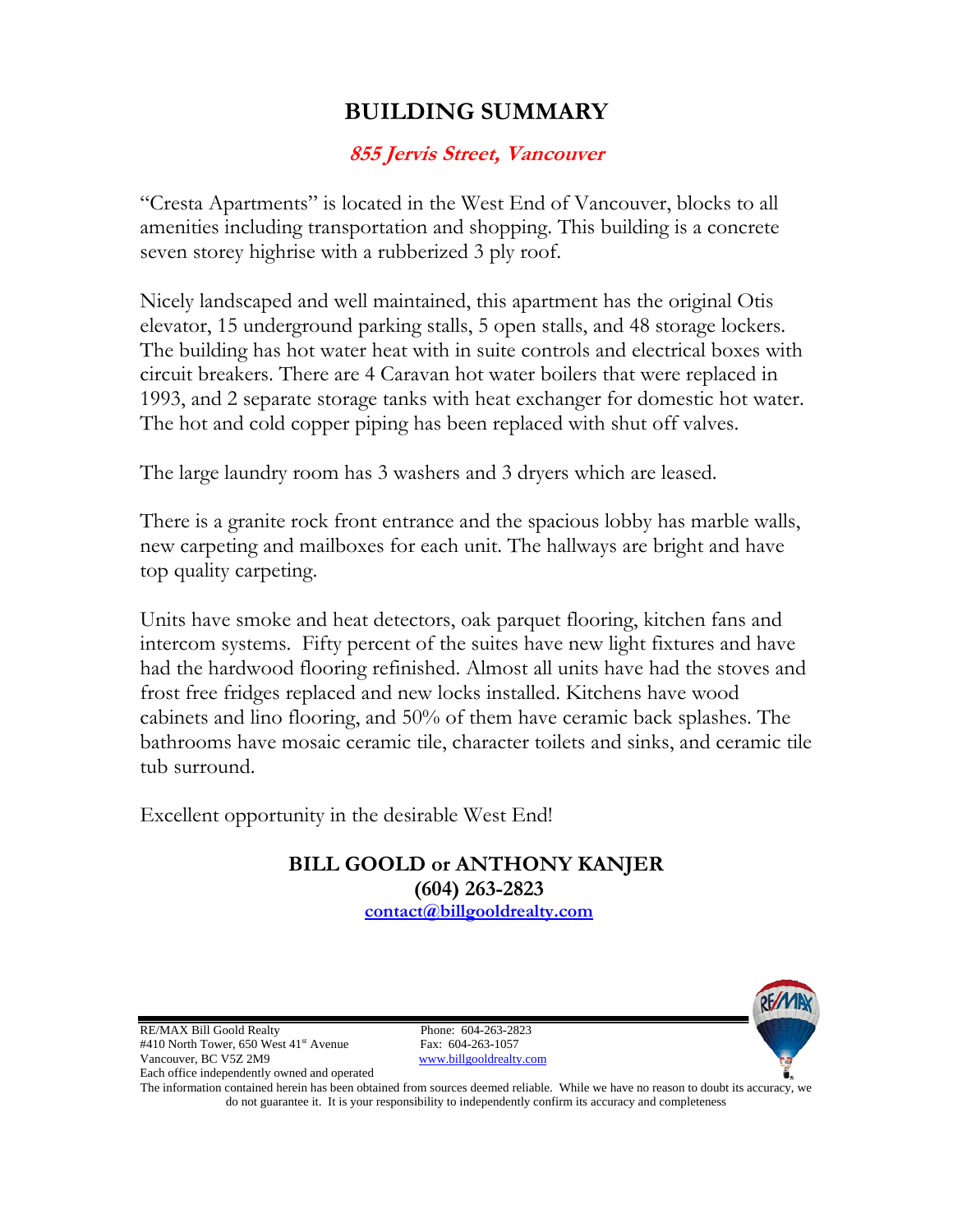### **PROPERTY INFORMATION**

**855 Jervis Street, Vancouver** 

| <b>Legal Description</b>      | PID 014-965-275/014-965-259           |  |  |
|-------------------------------|---------------------------------------|--|--|
|                               | Lot B of Lots 18 and 19 Block 32      |  |  |
|                               | District Lot 185 Plan 1158            |  |  |
|                               |                                       |  |  |
| <b>Suite Mix</b>              | 13 - Bachelor                         |  |  |
|                               | 35 - 1 Bedroom                        |  |  |
|                               | 48 Units Total                        |  |  |
|                               |                                       |  |  |
| <b>Chattels</b>               | 48 fridges, 48 stoves                 |  |  |
|                               |                                       |  |  |
| Zoning                        | RM 5 Multiple Dwelling                |  |  |
|                               |                                       |  |  |
| <b>Lot Size</b>               | $72' \times 131'$                     |  |  |
|                               |                                       |  |  |
| Age                           | 50 Years (Constructed 1959)           |  |  |
|                               |                                       |  |  |
| <b>Property Taxes 2009</b>    | \$28,454.88                           |  |  |
|                               |                                       |  |  |
| <b>Assessments 2009</b>       | Land<br>\$1,839,000                   |  |  |
|                               | Improvements \$4,759,000              |  |  |
|                               | Total<br>\$6,598,000                  |  |  |
|                               |                                       |  |  |
| Contracts                     | BFI, Kone Elevator, Abel, Coinamatic, |  |  |
|                               | Terasen Gas, Vancouver Fire           |  |  |
|                               |                                       |  |  |
| <b>Financial Encumbrances</b> | Treat as clear title                  |  |  |

## **BILL GOOLD or ANTHONY KANJER (604) 263-2823**

**[contact@billgooldrealty.com](mailto:contact@billgooldrealty.com)** 

RE/MAX Bill Goold Realty Phone: 604-263-2823<br>#410 North Tower, 650 West 41<sup>st</sup> Avenue Fax: 604-263-1057 #410 North Tower, 650 West 41<sup>st</sup> Avenue Vancouver, BC V5Z 2M9 www.billgooldrealty.com Each office independently owned and operated

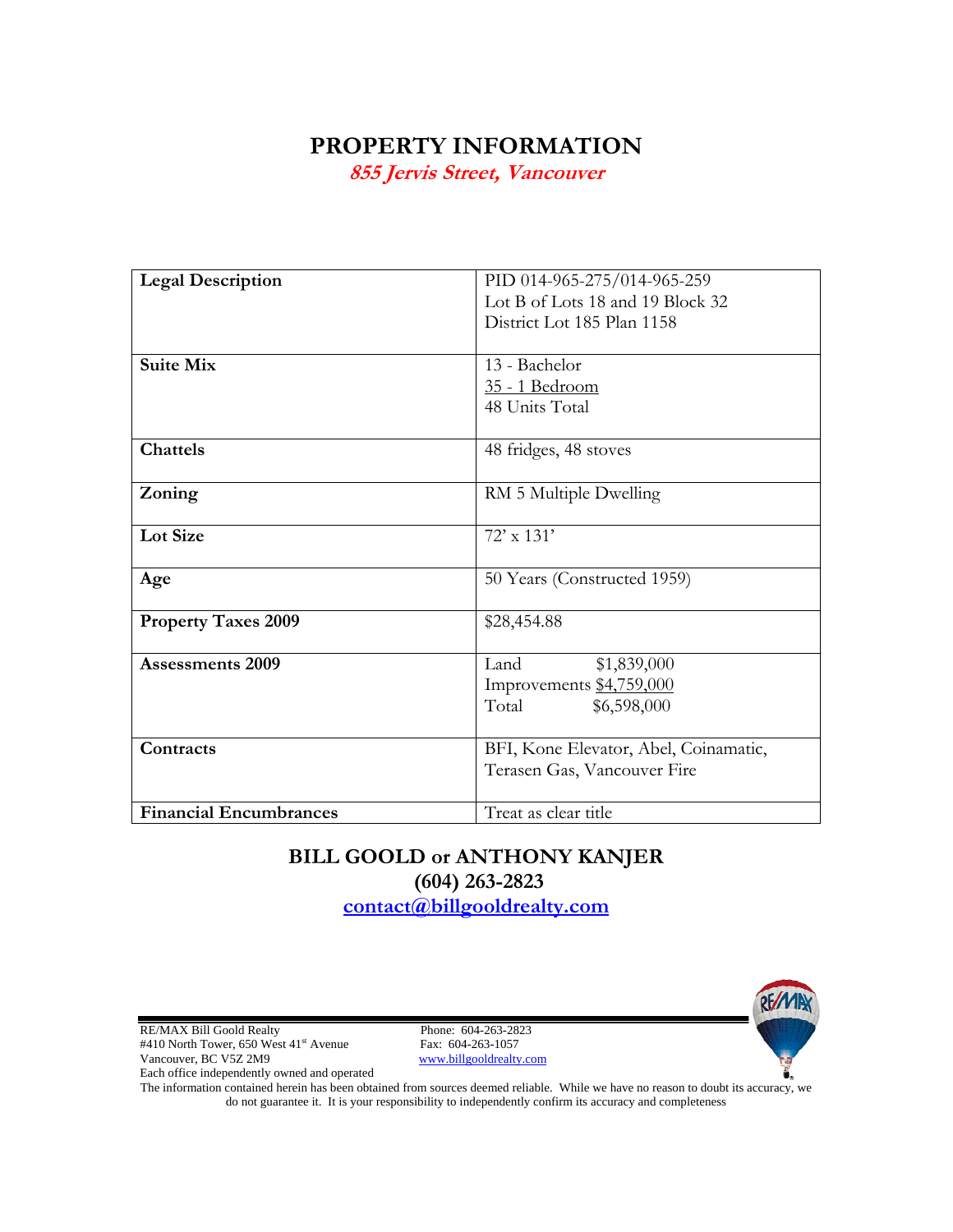## **FINANCIAL SUMMARY**

#### **855 Jervis Street, Vancouver**

| <b>Annual Revenue</b>              | 2008             | <b>Market Rents</b> |
|------------------------------------|------------------|---------------------|
| Rental Income (rents x 12)         | \$506,784        | \$602,400           |
| Laundry                            | 8,640            | 8,640               |
| Parking                            |                  | 11,100              |
| Less Vacancy Rate (1%)             | (5, 154)         | (6,221)             |
| <b>Total Annual Gross Revenue</b>  | \$510,269        | \$615,918           |
|                                    |                  |                     |
| <b>Annual Expenses</b>             | Aug 08 - July 09 |                     |
| <b>Bank Charges</b>                | <b>200</b>       | 200                 |
| Caretaker                          | 30,000           | 30,000              |
| Gas & Electric                     | 51,258           | 51,258              |
| Licenses & Permits                 | 3,080            | 3,080               |
| Insurance                          | 19,860           | 19,860              |
| Property Taxes & Licenses          | 28,455           | 28,455              |
| Repairs & Maintenance (normalized) | 43,200           | 43,200              |
| Telephone                          | 533              | 533                 |
| Waste Collection                   | 5,022            | 5,022               |
| Water                              | 6,996            | 6,996               |
| <b>Total Annual Expenses</b>       | \$188,604        | \$188,604           |
| <b>Total Annual Net Revenue</b>    | \$321,665        | \$427,314           |
|                                    |                  |                     |
| <b>Capitalization Rate</b>         | 3.97%            | $5.27\%$            |
| <b>Expense Ratio</b>               | 36.96%           | 30.62%              |
| Purchase Price/Price per unit      | \$8,100,000      | \$168,750           |

Expenses not including capital expenditures for window maintenance \$3,295 and appliances \$4,831

#### **BILL GOOLD or ANTHONY KANJER (604) 263-2823 [contact@billgooldrealty.com](mailto:contact@billgooldrealty.com)**

RE/MAX Bill Goold Realty Phone: 604-263-2823<br>#410 North Tower, 650 West 41<sup>st</sup> Avenue Fax: 604-263-1057 #410 North Tower, 650 West 41<sup>st</sup> Avenue Vancouver, BC V5Z 2M9 www.billgooldrealty.com Each office independently owned and operated

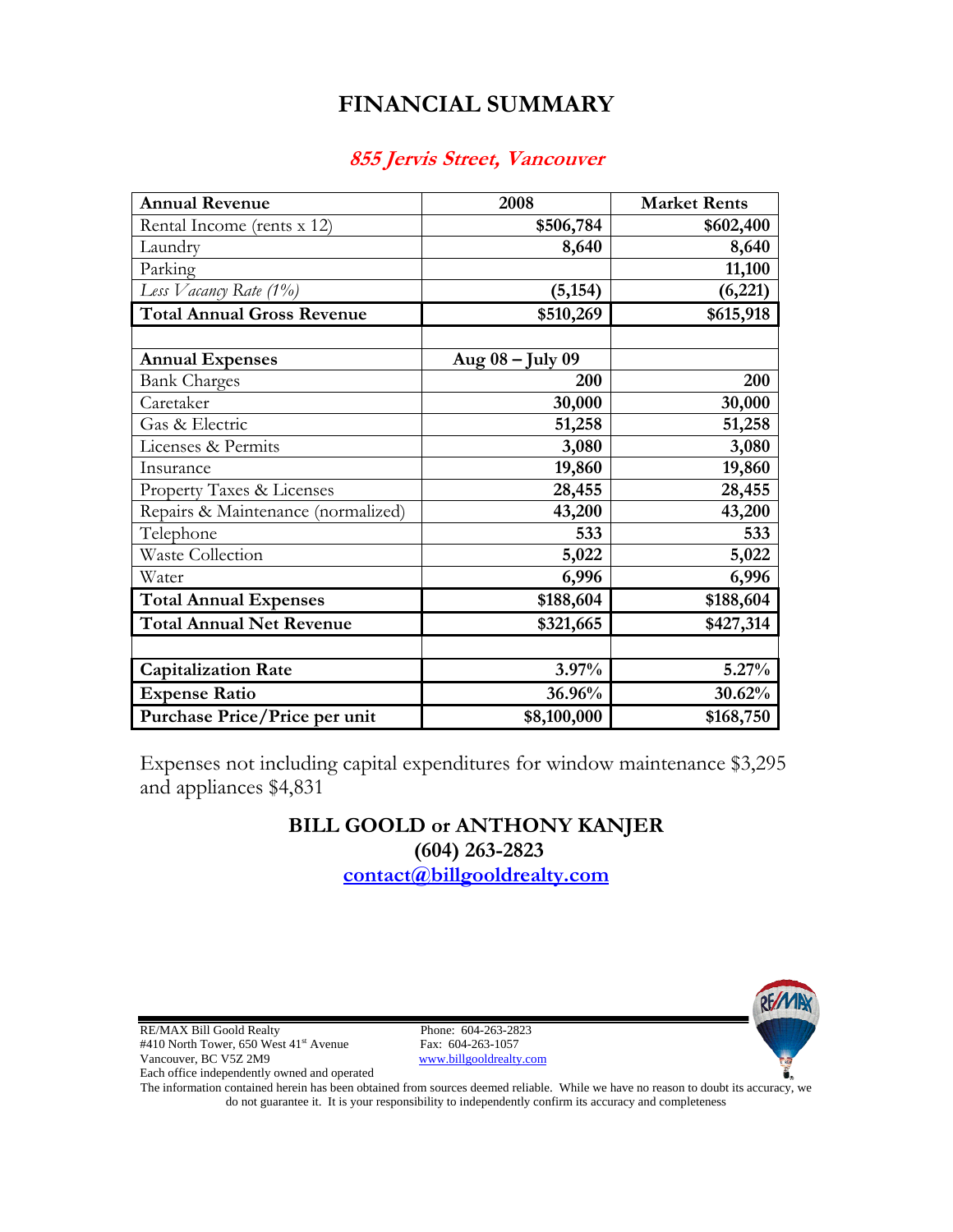### **RENT ROLL – August 2009**

#### **855 Jervis Street, Vancouver**

| <b>Unit Number</b> | Unit Type | <b>Monthly Rent</b> | <b>Market Rents</b> |
|--------------------|-----------|---------------------|---------------------|
| 101                | 1 Bedroom | 908                 | 1100                |
| 102                | 1 Bedroom | 872                 | 1100                |
| 104                | 1 Bedroom | 830                 | 1100                |
| 105                | Bachelor  | 750                 | 900                 |
| 106                | 1 Bedroom | 782                 | 1100                |
| 107*               | 1 Bedroom | 1100                | 1100                |
| 201                | 1 Bedroom | 984                 | 1100                |
| 202                | 1 Bedroom | 980                 | 1100                |
| 203                | Bachelor  | 674                 | 900                 |
| 204                | 1 Bedroom | 861                 | 1100                |
| 205                | Bachelor  | 798                 | 900                 |
| 206                | 1 Bedroom | 774                 | 1100                |
| 207                | 1 Bedroom | 980                 | 1100                |
| 301                | 1 Bedroom | 890                 | 1100                |
| 302                | 1 Bedroom | 950                 | 1100                |
| 303                | Bachelor  | 696                 | 900                 |
| 304                | 1 Bedroom | 793                 | 1100                |
| $305*$             | Bachelor  | 900                 | 900                 |
| 306                | 1 Bedroom | 933                 | 1100                |
| 307                | 1 Bedroom | 877                 | 1100                |
| 401                | 1 Bedroom | 847                 | 1100                |
| 402                | 1 Bedroom | 909                 | 1100                |
| 403                | Bachelor  | 773                 | 900                 |
| 404                | 1 Bedroom | 862                 | 1100                |
| 405                | Bachelor  | 785                 | 900                 |
| 406                | 1 Bedroom | 856                 | 1100                |
| 407                | 1 Bedroom | 951                 | 1100                |

#### **\*107 caretaker suite and vacant units #305, 504 704 showing anticipated rents.**

**Please note that our market rents are based on research. We strongly recommend that you do your own research as this is only to be used as a guideline.** 

RE/MAX Bill Goold Realty<br>
#410 North Tower, 650 West 41<sup>st</sup> Avenue<br>
Fax: 604-263-1057 #410 North Tower, 650 West 41<sup>st</sup> Avenue Vancouver, BC V5Z 2M9 www.billgooldrealty.com Each office independently owned and operated

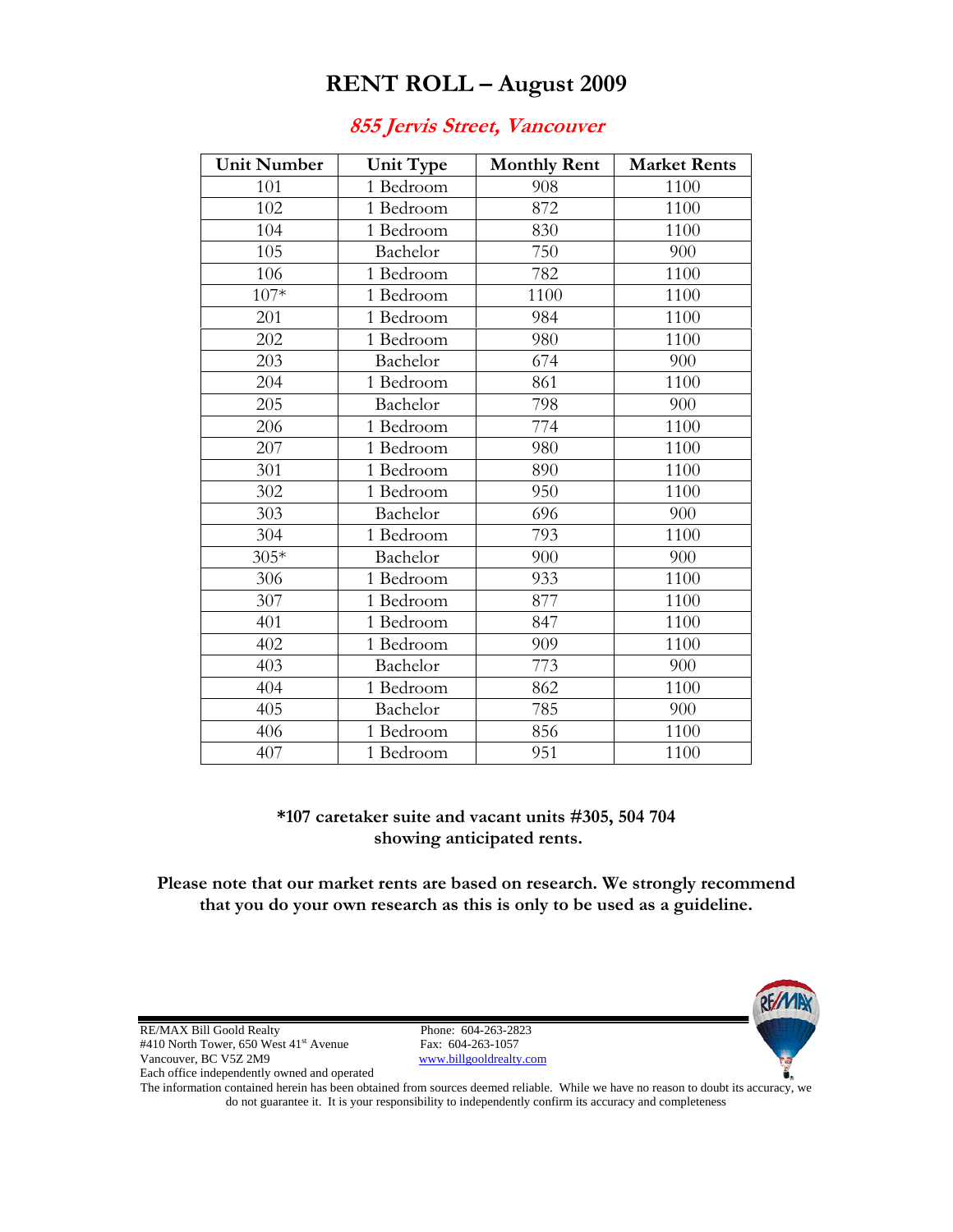### **RENT ROLL – August 2009 (con't)**

| <b>Unit Number</b> | <b>Unit Type</b> | <b>Monthly Rent</b> | <b>Market Rents</b> |
|--------------------|------------------|---------------------|---------------------|
| 501                | 1 Bedroom        | 900                 | 1100                |
| 502                | 1 Bedroom        | 950                 | 1100                |
| 503                | Bachelor         | 763                 | 900                 |
| $504*$             | 1 Bedroom        | 1100                | 1100                |
| 505                | Bachelor         | 800                 | 900                 |
| 506                | 1 Bedroom        | 951                 | 1100                |
| 507                | 1 Bedroom        | 862                 | 1100                |
| 601                | 1 Bedroom        | 935                 | 1100                |
| 602                | 1 Bedroom        | 1021                | 1100                |
| 603                | Bachelor         | 790                 | 900                 |
| 604                | 1 Bedroom        | 950                 | 1100                |
| 605                | Bachelor         | 790                 | 900                 |
| 606                | 1 Bedroom        | 905                 | 1100                |
| 607                | 1 Bedroom        | 890                 | 1100                |
| 701                | 1 Bedroom        | 905                 | 1100                |
| 702                | 1 Bedroom        | 847                 | 1100                |
| 703                | Bachelor         | 708                 | 900                 |
| 704*               | 1 Bedroom        | 1100                | 1100                |
| 705                | Bachelor         | 814                 | 900                 |
| 706                | 1 Bedroom        | 985                 | 1100                |
| 707                | 1 Bedroom        | 951                 | 1100                |
| <b>TOTAL</b>       |                  | \$42,232            | \$50,200            |

#### **855 Jervis Street, Vancouver**

**\*107 caretaker suite and vacant units #305, 504 704 show anticipated rents.** 

**Please note that our market rents are based on research. We strongly recommend that you do your own research as this is only to be used as a guideline.** 

> **BILL GOOLD or ANTHONY KANJER (604) 263-2823**

**[contact@billgooldrealty.com](mailto:contact@billgooldrealty.com)** 

RE/MAX Bill Goold Realty<br>
#410 North Tower, 650 West 41<sup>st</sup> Avenue<br>
Fax: 604-263-1057 #410 North Tower, 650 West 41<sup>st</sup> Avenue Vancouver, BC V5Z 2M9 www.billgooldrealty.com Each office independently owned and operated